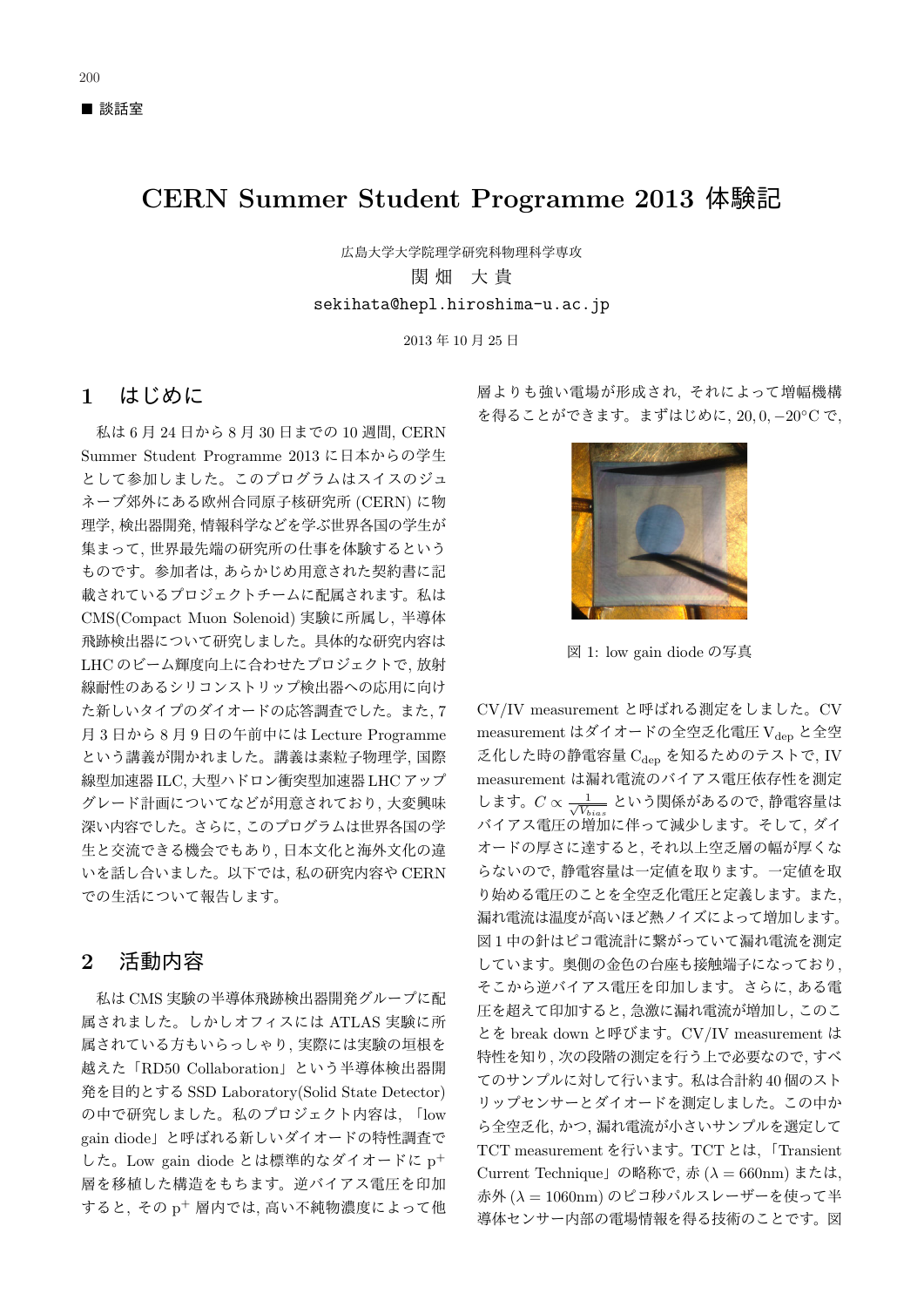

図 2: 内部電場とキャリアの移動の様子

 $2$ はダイオードの層の概略図と内部電場の大きさを表し ています。粒子の瞬間的な通過を再現するためにピコ秒 パルスの赤色のレーザーをダイオード底面から照射して 表面付近で電子・正孔対を生成し、電子は電場によって、 陽極に向かってドリフトします $(1)$ 。次に、p<sup>+</sup> 層の高電 場領域で電子はアバランシェ増幅を起こし、新たに電子· 正孔対を作ります(2)。増幅された正孔は陰極にドリフ トして信号となります (3)。このため、図3の信号の形は 時間的に早い成分が電子の信号, 遅い成分が増幅された 正孔による信号です。その境界は図3の角 (kink) とし て現れます。また、バイアス電圧を大きくすると、それ らの信号の境界がドリフト速度の増加にともなって、左 方向に移動して 24ns 付近に収束する事が分かります。



図 3: TCT measurement の測定結果

最後に私は low gain diode の増幅率を2つの方法で 見積もりました。1つ目は、増幅された正孔による信号 の積分電荷を増幅される前の電子による信号で割る方法 (kink method) です。これで電子1個当たりいくつの電 子・正孔対を生成できるのかを知ることができます。2 つ目は, 増幅機構のないダイオードと low gain diode で 全積分電荷量の比を取る方法 (CCE (Charge Collective Efficiency) method) です。後者は、似た性質をもつと考 えられる同じウェハーから取り出された素子同士で比較 することが望まれます。増幅率は測定した最大電圧 900V



図 4: 増幅率のバイアス電圧依存性

では, 図4のように、どのサンプルも約3倍に到達して、 バイアス電圧に対して線型的に変化することがわかりま した。これらの結果を8月7日のポスターセッションで 発表してたくさんの海外の学生と議論することができま した。ポスターの準備の際には、オフィス内のたくさん の方々からコメントをいただき、コラボレーション外に 発表することの大変さも感じました。最後の1週間はプ ロジェクトレポートを書く時間に費やしました。科学的 な専門用語を使って書かなければならず、大変でしたが 勉強して、語彙が増えるにつれて楽しくなっていきまし た。私の担当だった Marcos さんは, 8 月 21 日から1週 間の休暇をとっていたので、同じオフィスの Christian さんに指導してもらって無事に締切に間に合わせること ができました。

#### $3$  CERN での生活

 $\mathcal{V}$ ロジェクト以外にも、7月3日から8月9日まで の毎日午前中には、ヨーロッパの様々な研究機関から来 た講師の方による Lecture Programme という講義を受 けました。この期間、サマースチューデントは午前中に 講義を受けて、午後からオフィスで研究活動をするとい う生活を送りました。講義内容は、素粒子物理学だけで なく、検出器の原理や加速器の構造についてなど幅広い 分野について用意されていました。講義は当然のこと ながら、すべて英語で、聞くのに苦労しましたが、内容 がとても興味深く、特に、「LHC upgrade」の講義での、 今後数十年かけた高輝度化,高エネルギー化についての LHC アップグレード計画についての説明は初めて聞く 内容ばかりで、驚きの連続でした。また、素粒子物理学 の「Beyond the Standard Model」の講義は、とても難 しく、自分の勉強不足をひどく痛感しました。講義後の 質疑応答の時間では,活発な議論がなされ,私のつたない